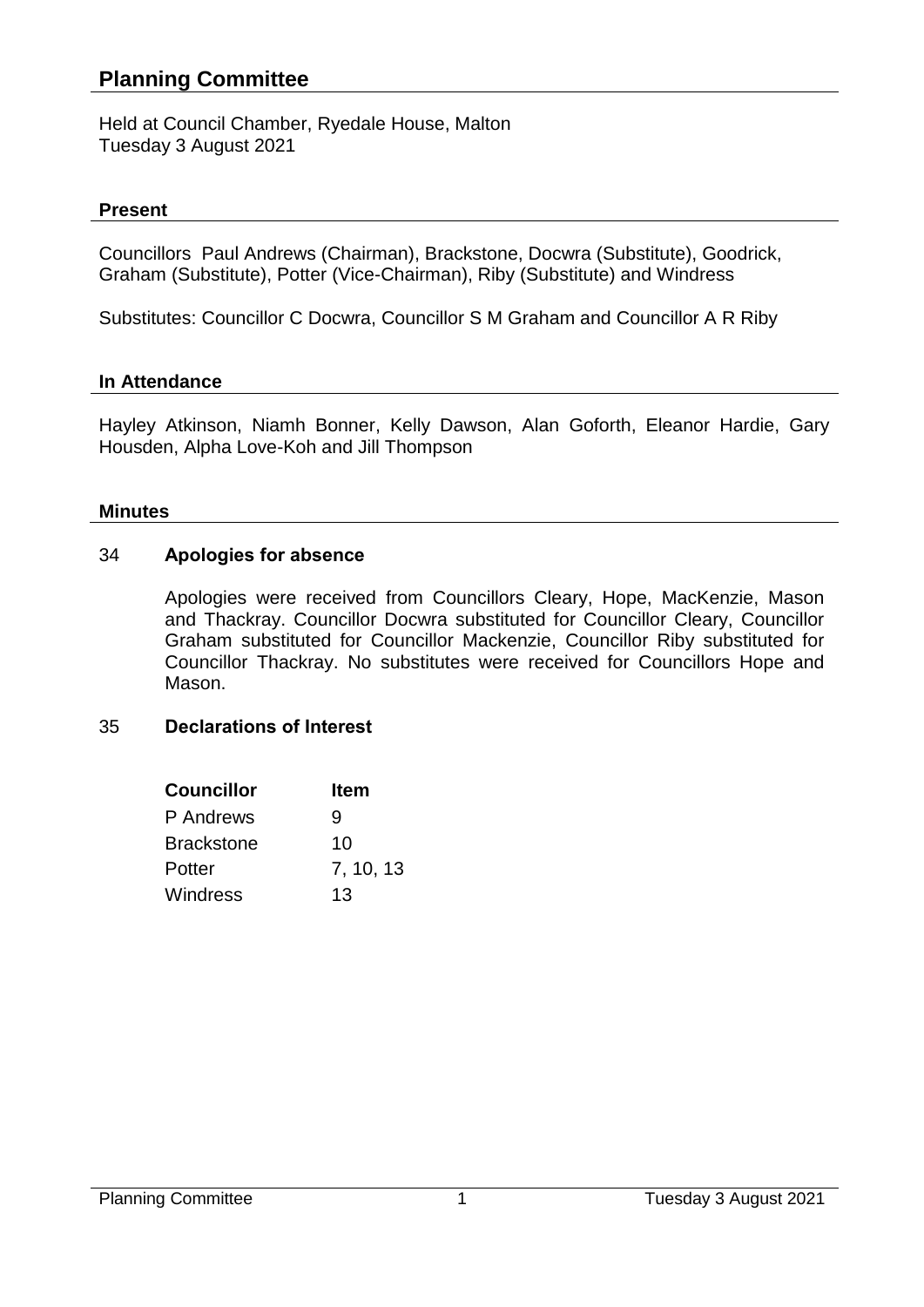### 36 **Minutes**

### **Decision**

That the minutes of the Planning Committee held on 6<sup>th</sup> July 2021 be approved and signed as a correct record

Voting Record 5 For 0 Against 2 Abstentions

#### 37 **Urgent Business**

There was no urgent business.

### 38 **Schedule of items to be determined by the Committee**

The Head of Planning submitted a list (previously circulated) of the applications for planning permission with recommendations thereon.

### 39 **20/01120/MFUL - Land At Cornborough Road Sheriff Hutton York**

Councillor Riby joined the meeting at 18:15

# **Decision**

**PERMISSION GRANTED** – Subject to conditions as recommended

Voting Record 4 For 3 Against 1 Abstention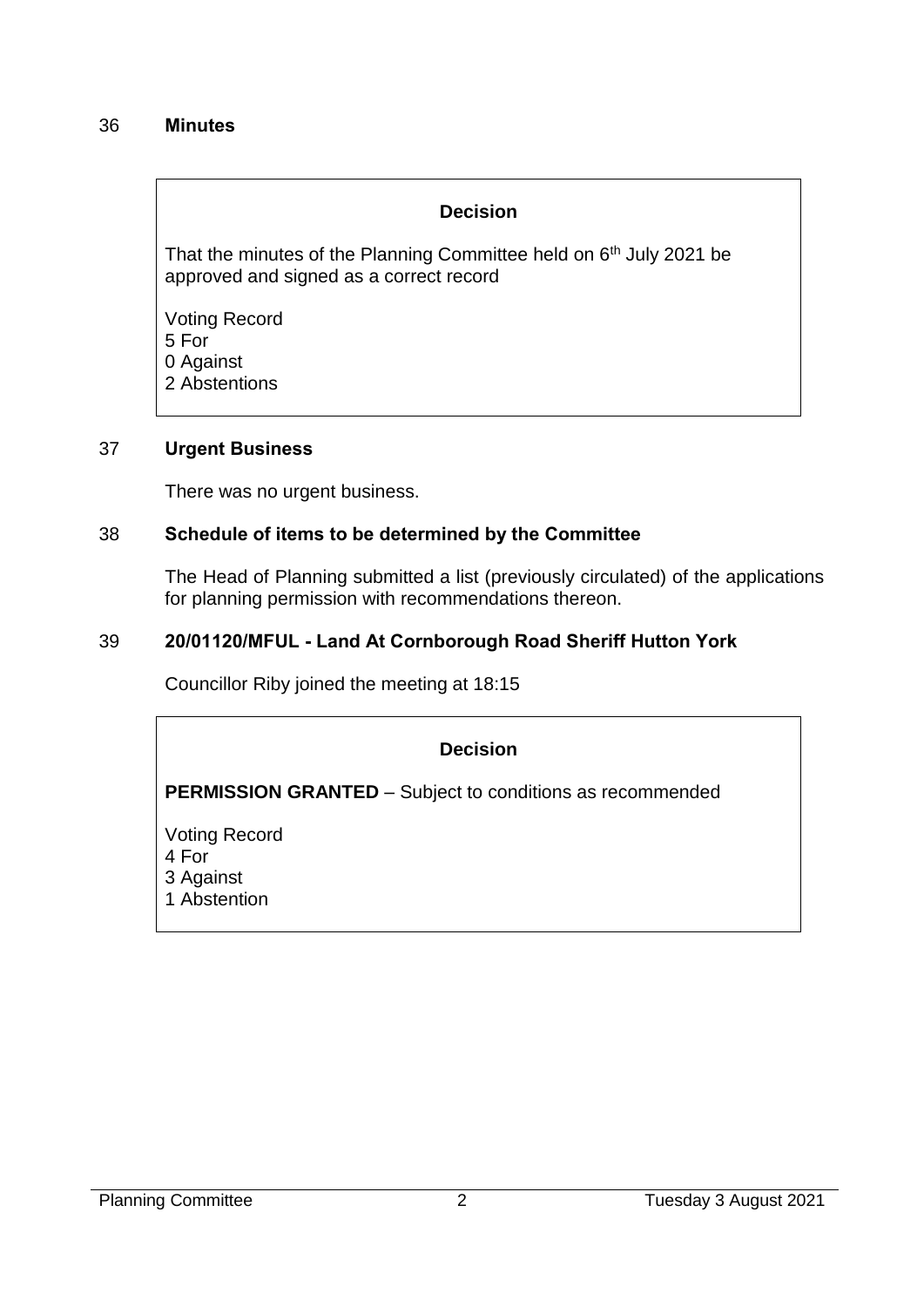# 40 **20/00088/FUL - BATA The Mill Main Street Amotherby Malton**

### **Decision**

**PERMISSION REFUSED** – Contrary to Officer Recommendation

Voting Record 5 For 3 Against 0 Abstention

In accordance with the Members Code of Conduct, Councillor Potter declared a personal, non-pecuniary but not prejudicial interest.

# 41 **21/00442/MFUL - Land Off Edenhouse Avenue Old Malton Malton**

| <b>Decision</b>                                                  |
|------------------------------------------------------------------|
| <b>PERMISSION GRANTED</b> – Subject to conditions as recommended |
| <b>Voting Record</b><br>8 For<br>0 Against<br>0 Abstention       |

# 42 **21/00231/FUL - Home Farm Braygate Street Swinton Malton YO17 6QT**

### **Decision**

**PERMISSION REFUSED** – Contrary to Officer Recommendation

- Voting Record 4 For 4 Against
- 0 Abstentions

Chairman had the casting vote to refuse the application

In accordance with the Members Code of Conduct, Councillor P Andrews declared a personal, non-pecuniary but not prejudicial interest.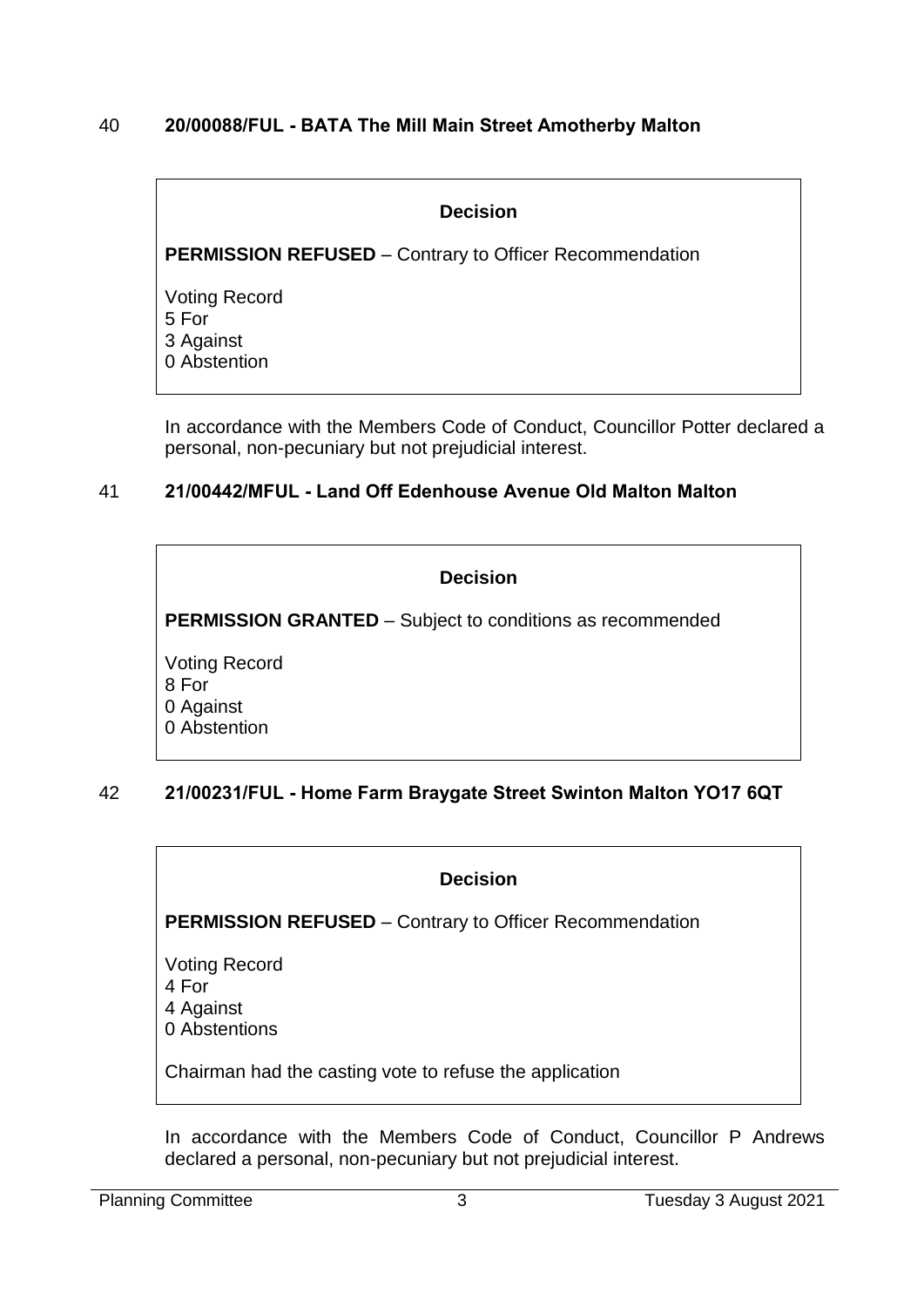# 43 **21/00584/HOUSE - Land Off Westbourne Grove Pickering**

#### **Decision**

**REFUSED** – As recommended

Voting Record 8 For 0 Against 0 Abstention

In accordance with the Members Code of Conduct, Councillors Brackstone and Potter declared a personal, non-pecuniary but not prejudicial interest.

### 44 **21/00645/FUL - Land Off Malton Road Yedingham Malton**

| <b>Decision</b>                                                  |  |
|------------------------------------------------------------------|--|
| <b>PERMISSION GRANTED</b> – Subject to conditions as recommended |  |
| <b>Voting Record</b><br>8 For<br>0 Against<br>0 Abstention       |  |

### 45 **21/00733/HOUSE - Gower House Rudcarr Lane Warthill**

### **Decision**

**PERMISSION GRANTED** – Subject to conditions as recommended plus additional condition relating to hedgerow retention

Voting Record 8 For 0 Against 0 Abstention